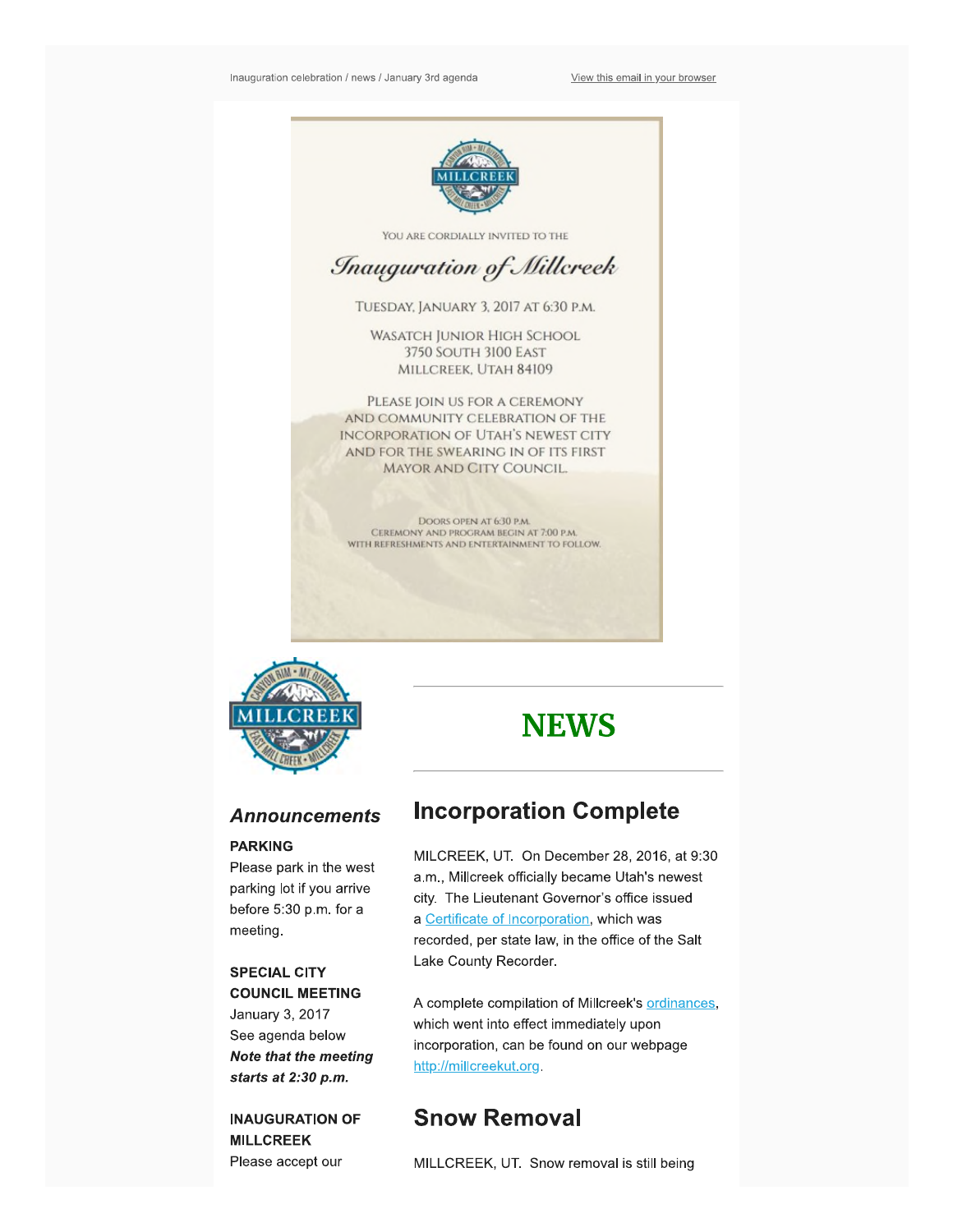**inclusion in newsletters. 385-488-6101\_** 



**invitation shown above, exampled to Millcreek by Salt Lake County. During and support our many a big storm like the recent one on Sunday, all of local businesses who the plows are out working 24-7\_ Top priorities are have contributed to our main roads, steep roads, emergency routes and celebration. schools** To help avoid a blocked driveway, the **County encourages you to shovel snow to the PHOTOS but a state of your driveway. For a state of your driveway. For Send your photos to information and complaints about snow plow**  jeff@millcreekut.org for services, call the County's 24-hour number:

> **A reminder that we all need to help the snow plow drivers to do their jobs. It is illegal to leave a car**  parked in the street from November through **March when there is snow in the street See Milcreek Ord. 11.20.130. If you see a chronic problem, you can report it to the UPD non-emergency number at 385-468-9620\_**

## **HAPPY NEW YEAR**

Visit us at http://millcreekut.org. **Subscribe to our newsletter.** 

#### **City Council Special Meeting Agenda Tuesday, January 3, 2017**

**Notice Is Hereby Given that the Millcreek City Council shall assemble for a**  special meeting meeting in the Conference Room of the Mt. Olympus **Improvement District Offices located at 3932 South 500 East Millcreek, Utah.** 

#### **2:30 PM -Work Session**

**1. The City Council will conduct job interviews of specific individuals for the positions of (i) Millcreek treasurer, and (ii) a part-time administrative assistant.** 

**The MffIcreek Council may temporarily recess the Council meeting to convene in a dosed session to discuss the character, professional competence, or physical or mental health of an individual, pending or reasonable imminent litigation, and the purchase, exchange, or lease of real property, as provided by Utah Code Annotated §52-4-205** 

**2. Report from Rita Lund on mailed newsletter\_** 

#### **3. Adjournment**

In accordance with the Americans with Disabilities Act, Millcreek will make reasonable accommodation for participation in the meeting. Request assistance by contacting Leslie Van Frank, 801-541-8838, and **provide at least 48 hours advance notice of the meeting.** 

Public Comment Policy and Procedure: The purpose of public comment is to allow citizens to address items on the agenda. Citizens requesting to address the commission will be asked to complete a written comment form and present it to the acting city recorder. In general, the chair will allow an individual two minutes to address the Council. A spokesperson, recognized as representing a group in attendance, may be allowed up to five minutes. At the conclusion of the citizen comment time, the chair may direct staff to **essiatthe citizen on the issue presented; direct the citizen to the proper administrative depertment(s); or**  take no action. This policy also applies to all public hearings. Citizens may also submit written requests (outlining their issue) for an item to be considered at a future council meeting. The chair may place the item on the agenda under citizen comments; direct staff to assist the citizen; direct the citizen to the